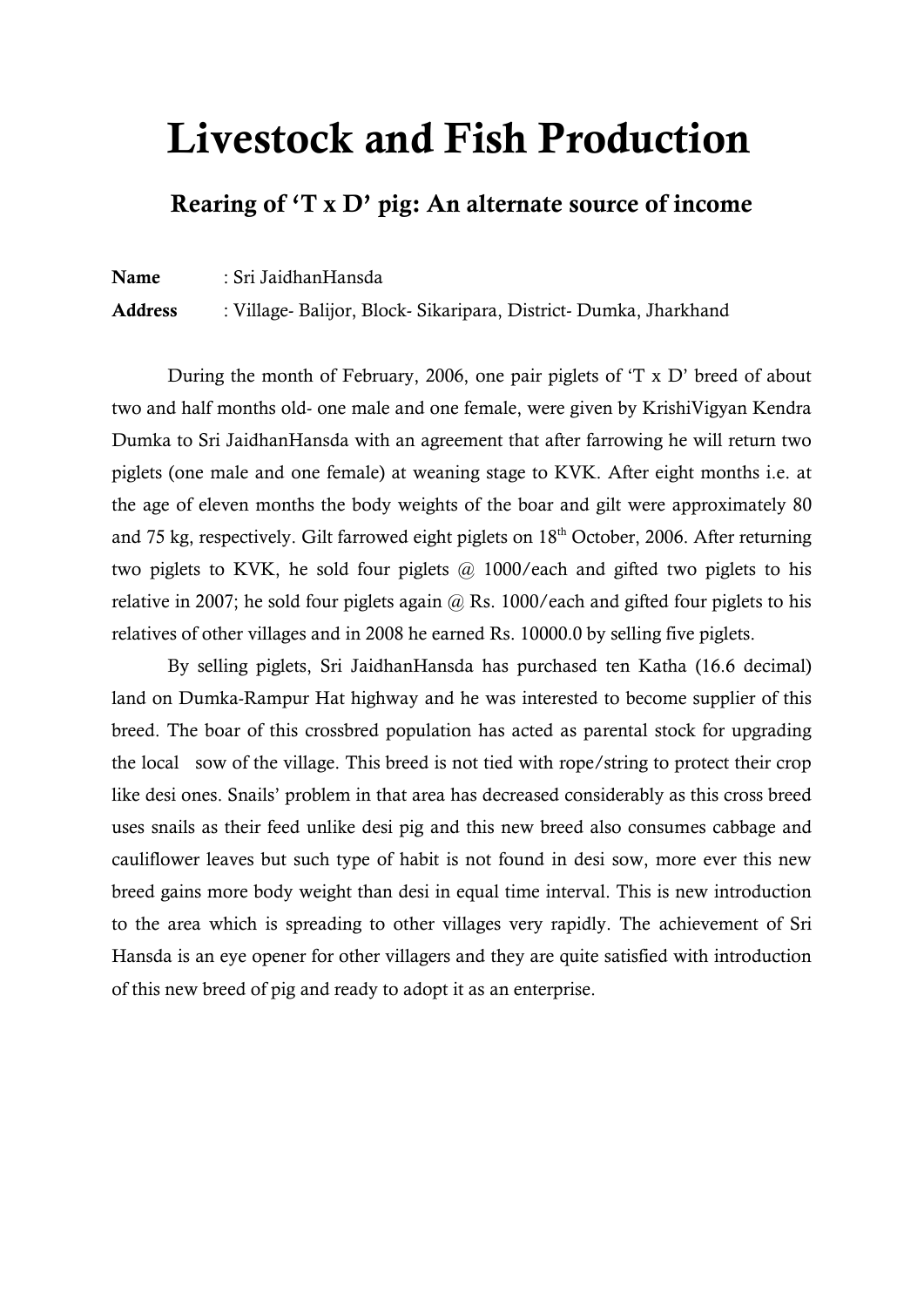#### **Dairy farming: Tool for livelihood improvement**

Bihar

**Name** : Sri Manoj Kumar **Address** : Village- Pinjari, Block- Barbigha, District- Sheikhpura,

Sri Manoj Kumar, a Matriculate from Pinjari village of Bihar state, was struggling for his existence with large joint family members. In the month of July 2008, he came in contact with KVK Sheikhpura Scientists to do something for his family. After several contacts and active discussions he planned to start a dairy unit and got several trainings from KVK and State Government in this aspect.



Very shortly, he started his entrepreneurship with two crossbred cows and managed them scientifically for getting maximum production. Like other farmers in his area

he also faced similar problem of selling milk and ultimately established a Milk Co-operative Society namely PinjariDugdhaUtapadakSahyogSamiti in the year 2009 with the help of District Dairy Development Officer. He was elected as secretary. By the time, he added a number of cows in his dairy and produced about 50 litres of milk daily which was sold @ Rs. 18-24 per

litre. He started vermicomposting and organic vegetable cultivation through which his earned additional income of Rs. 2.0 lakhs/annum. Now, the total income from all sorts of his farming has reached at Rs. 5.0 lakh per annum. He has become a source of inspiration for rural youth in his village and strongly admits the contribution of KVK Sheikhpura.

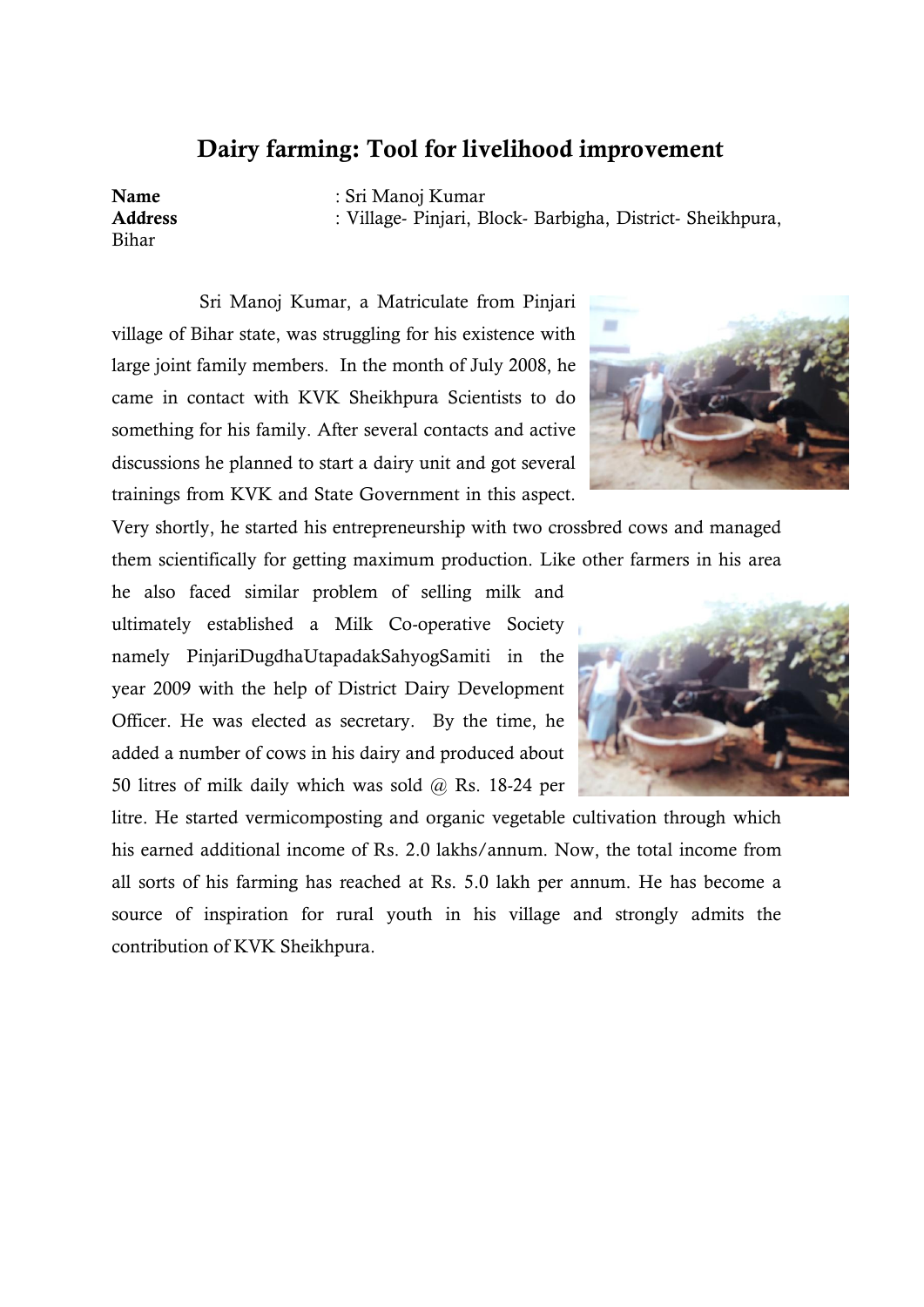### **Dairy farming as livelihood option**

**Name of Farmer** : Mr.Sumanta Ghosh

**Address** : Village- Padmabila, Block- Chakdah, District- Nadia, West Bengal

Mr.Sumanta Ghosh, a progressive dairy owner, started his dairy farming with two crossbred milch cows during the year 2010 which was increased by 26 milch cows and 11 calves / heifers by 2015. He achieved tremendous success in the business by that time. If we look into his past, Mr. Ghosh had only 2.5 acre land. Out of



which he used 1.5 acre land for annual and perennial fodder production and rest land for

Ghosh did not take any kind of credit from either Government or Private Institutions.



animal shed and own dwelling place. His all five family members devoted their time for animal rearing and ultimately, that business turned into a commercial venture. Shed and animals were maintained by Sri Ghosh himself but fodder cultivation was supported by outside local labourers. The real and important fact was that Mr.

The necessary trainings were taken from the Scientists of KVK Nadia and from the Department of Animal Resources Development, Nadia, West Bengal. The KVK Nadia supplied fodder crops namely Maize, Barseem, Cowpea, Oats, Rice bean, Sorghum, N. B. Hybrid which were successfully grown by him. His fodder growing land was also a point of attraction to



Development department, Nadia, West Bengal. Sri Ghosh had been awarded with "*Best dairy cattle farmer in Nadia district*" during 2013-14 by NABARD, Nadia. In addition, he established one gobar gas plant to supply energy to his animal shed, own house and feed preparing machine. The slurry, by-products of gobar gas plant, is very rich in inorganic matter and is being used for fodder cultivation in his own agricultural land.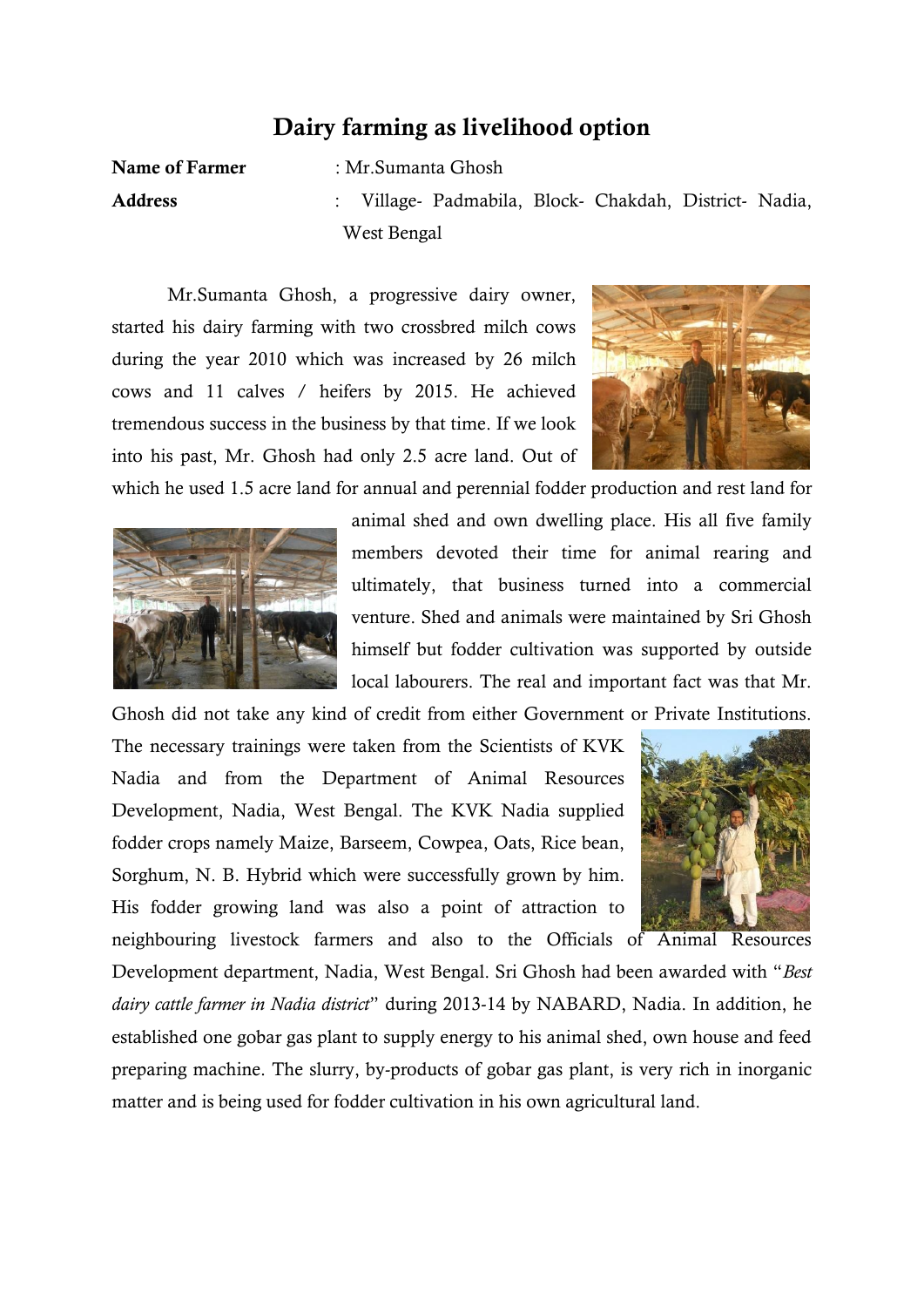## **Economics of dairy farming**

| Expenditure (Rs.)                        |            |
|------------------------------------------|------------|
| Feed                                     | 2600/day   |
| Medicine                                 | $150$ /day |
| Milking charge                           | $100$ /day |
| Fodder cultivation and cutting           | $100$ /day |
| Total Expenditure per day                | 2950       |
| Total Expenditure per year               | 1076750    |
| Income (Rs.)                             |            |
| Sale of milk per year (Rs. 4320 x 365)   | 1576800    |
| days)                                    |            |
| Sale of 10 calves/heifer per year<br>(a) | 120000     |
| 12000/ animal                            |            |
| <b>Total</b>                             | 1696800    |
| Net Income (Rs.)                         |            |
| Rs. $(1696 800 - 1076750)$               | 620050     |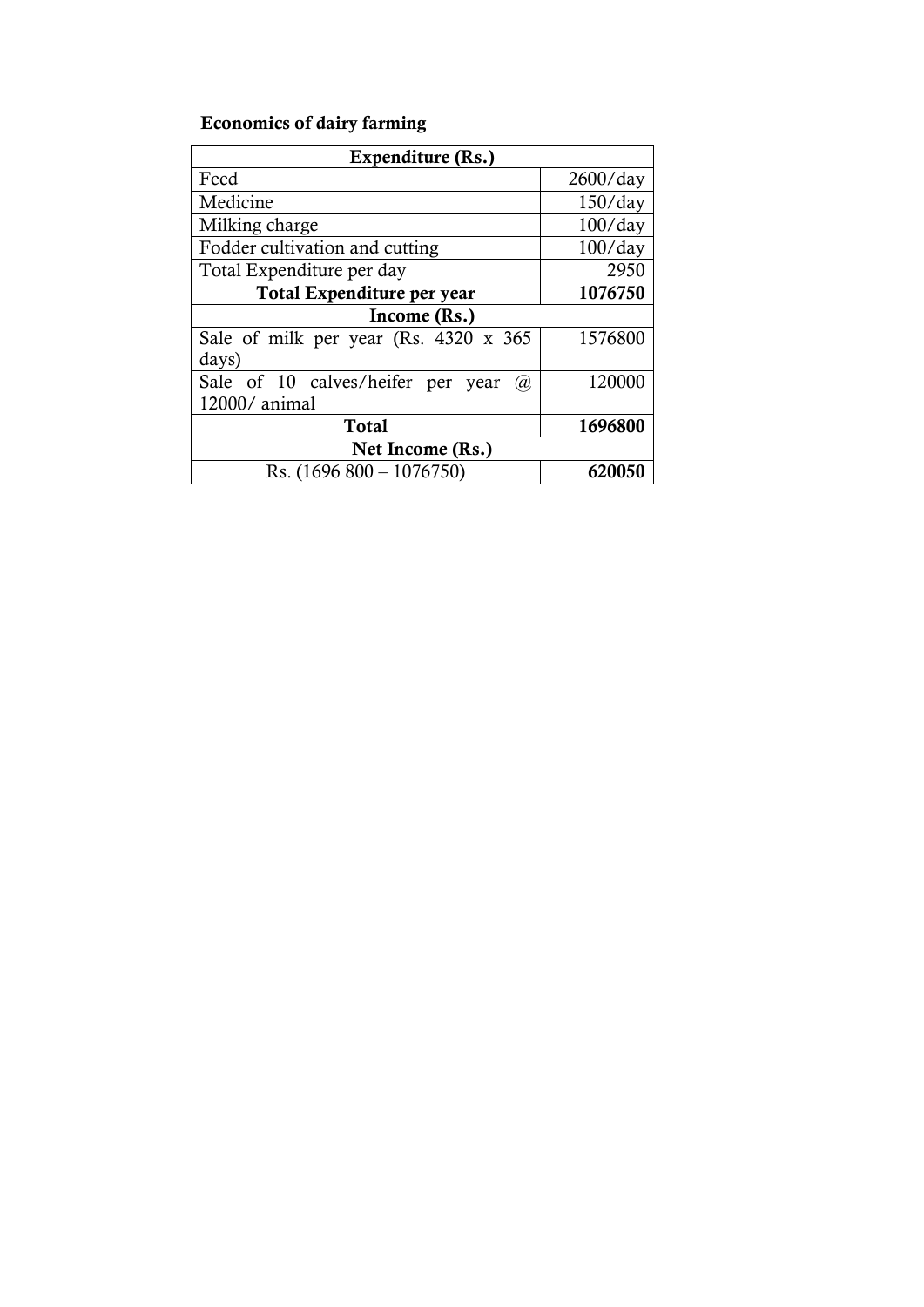## **Backyard poultry farming for nutritional security and increased income**

#### **Name** : Smt. Nagina Devi **Address** : Village- Harigoan, Block- Goh, District- Aurangabad, Bihar

More than 80% of the population of Garigoan village is backward cast and 10%

having other caste. Almost all families totally depend on mono-cropping system of rice and wheat. Whereas, the rice production is fully depend on onset and delaying of monsoon. There are no irrigation facility particularly ponds. The maximum individual family income never goes

beyond Rs. 5,000/- per annum. Keeping in view the prevailing situation of poor people, Harigoan village of Aurangabad district, Bihar was adopted under NICRA project for

sustainable livelihood improvement through backyard poultry and livestock development in Aurangabad. A total of 1500 Vanaraja and Gramapriya breed chicks, procured from poultry seed production (PSP), Bihar Veterinary College-Patna, were distributed among fifty farmers with



the help of NICRA project. The family members constructed small house by bamboo and mud. SmtNagina Devi, wife of Sri MundrikaPaswan, a below poverty line (BPL) women farmer got 30 chicks. Out of 21 survived chicks 17 were female and 4 male. After six months she started to collect at least 9 eggs per day. It was found that after 8 months of laying, she collected 2642 eggs. Out of which 2100 eggs were sold in their own village @Rs. 5 each. The total earning from chicks raring during this period was Rs. 14,400/ including the sale of male birds. Smt. Nagina Devi was very happy with the efforts provided by KrishiVigyan Kendra Aurangabad. She was able to feed eggs to her two kids regularly, which was not possible without raring chicks.

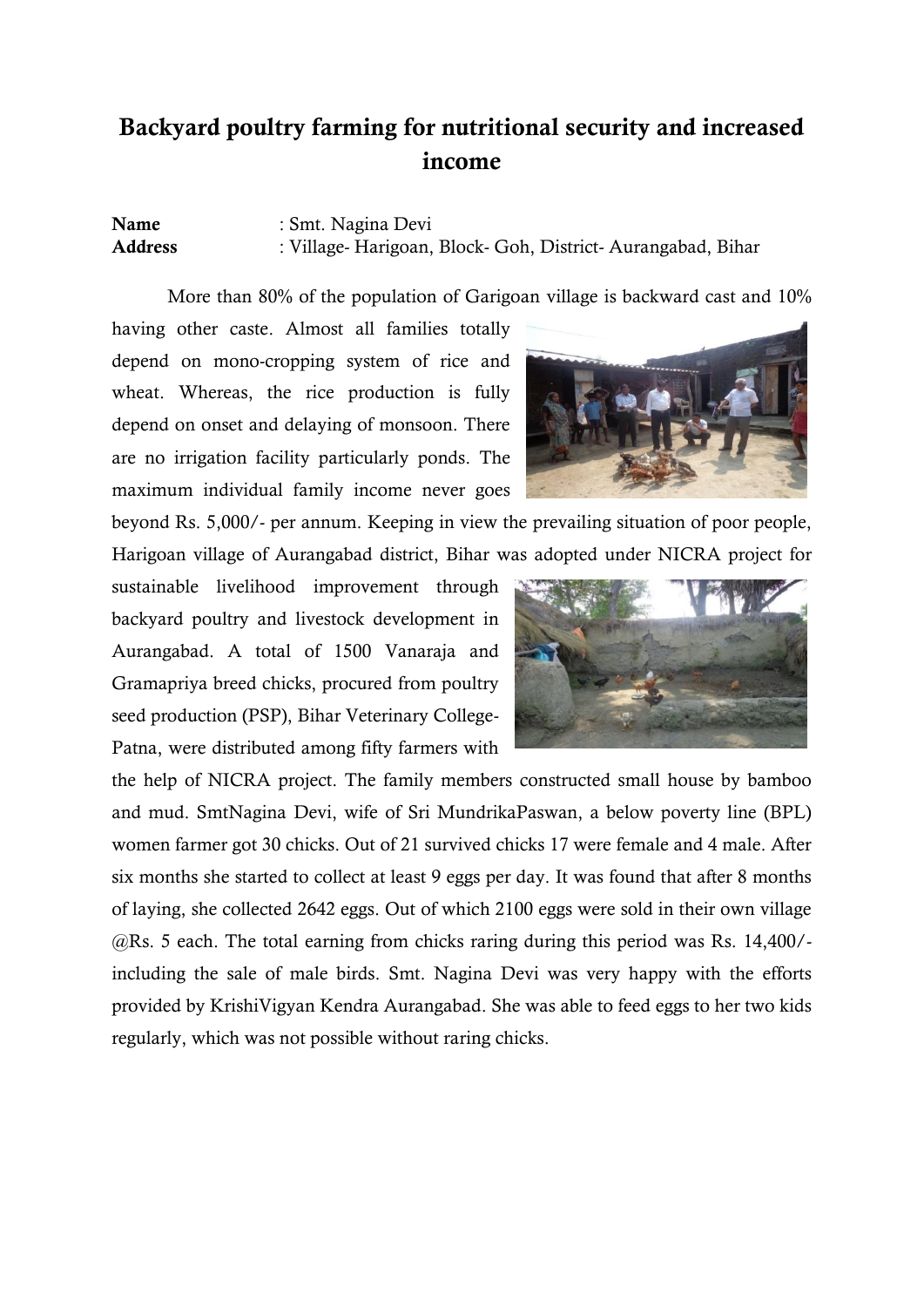#### **Income generation through duck farming**

#### **Name** : Shri Moti Mardi

**Address**: Village- Lowkeshra, Panchayet- Media, District- East Singhbhum, Jharkhand

On the basis of the performance study of Khaki Campbell duck under Front Line Demonstration in East Singhbhum district, it was decided to promote duck rearing in the backyard as an additional source of income and better resources management in NICRA

villages. Six farm families of NICRA villages were selected and trained in duck rearing during 2014-15. They were given 54 ducks of about 2.5 months. As Khaki Campbell ducks can sustain and perform well under harsh (temperature  $>40^{\circ}$ c) and adverse

environment (drought condition) with a small water body (ditches) prevailing in free range backyard farming. Among the various beneficiaries studied Shri Moti Mardi"s story is found interesting and most successful one. Seeing his interest and dedication, he was given 4 females and two male ducklings during 2014-15. Last year maximum and

minimum temperature recorded in NICRA village was 43.6<sup>o</sup>C & 7.1<sup>o</sup>C, respectively. As per the given advice, he trained ducks to go to nearby water body (a ditch) and offered fresh cooked rice with gruel and dried fishmeal thrice daily for a month to the ducklings followed by two meals /day. He served soft palatable

chopped green grass from his vegetable field and also included azolla as a source of protein in duck diet. The ducks grew healthy and females started laying eggs after 24 weeks of age. The following promising parameters were studied which were found better than local practices.The family of Shri Mardi comprised of four adults and three kids often availed eggs in their food. The nutritive value of daily food increased well. The net income through duck rearing (sell of egg and ducks) was Rs. 7,500/- in 1.5 years. Today, Shri Mardi is very fond of keeping ducks for alternate source of income. At the same time, he is very much satisfied with the tremendous improvement in quality food for his family. He is able to nurture second generation ducks using desi hens to hatch the eggs. Today, Mr. & Mrs. Mardi are maintaining eight females and three male ducks. After seeing a success of Sri Moti Mardi, the farmers of nearby villages are interested to rear this stress tolerant ducks.



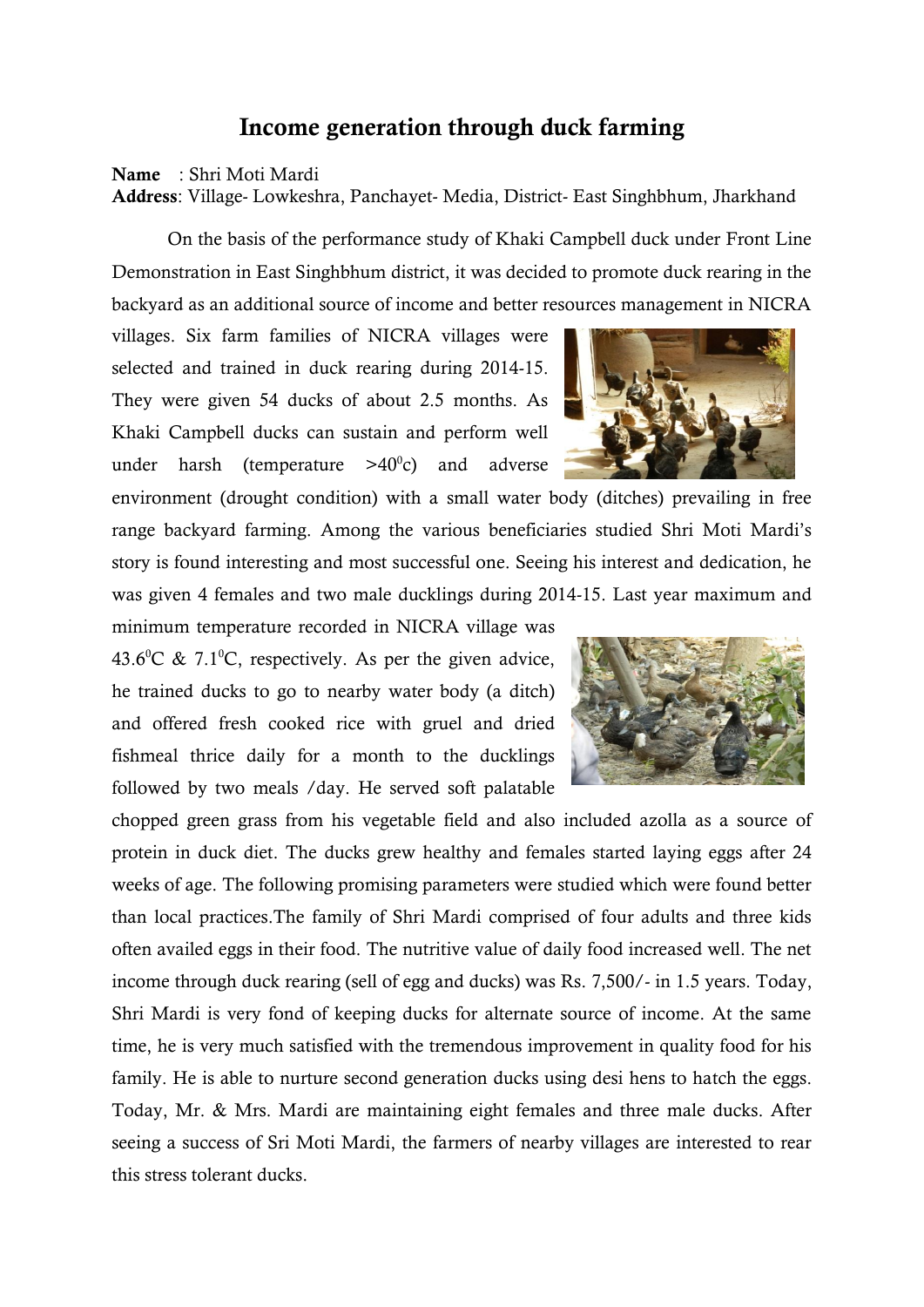#### **Dairy farming brought prosperity**

**Name** : Shri Arun Kumar Mahto  **Address** : Village-Guruchatti,P.O.-Barkagaon, District- Hazaribagh, Jharkhand

Sri Arun Kumar is a very hard working, persevering and a promising progressive farmer of Hazaribagh, Jharkhand. After his completion of matriculate, he started supporting his father in farming activities due to lack of financial support from his family for continuing studies.The main source of their income were from vegetable (tomato, brinjal, chilli,

okra, garden pea, cow pea, french beans, palak, raddish, carrot and onion) cultivation during rainy and winter season. But, the production was not satisfactory. He owned a pair of bullock for ploughing and carrying the farm goods. He had local cows which were producing 0.5 to 1 kg milk per day. The farm producing cow dung was used in agricultural operation. His dream was to rear a large number of cows and to supply milk in the local market. So, he concentrated on keeping crossbreed cows. He started producing fodder for animals from his existing land.

One day his cow became sick and he tried to give her treatment from local para-veterinary staff. The person charged Rs. 150/- which was a big amount to bear at that time. Then, he thought to become a para-veterinary staff. Under TRYSEM, he opted for para veterinary training and thus, he got

opportunity to get admission in Holy Cross Hazaribag KVK during the year 1991. After completion of the course, he started to treat animals in his village and gained good reputation. The treatment of cattle became his main source of earning which ranged between Rs. 3000 to 4000 per months during that time. The cows were looked after by his parents and in the due course of time, he was able to add sufficient money to replace their local cows with a pair of crossbred cows in 1995. This generated new source of income by selling milk in the village. Besides, he approached nationalized bank (Bank of India) and got sanctioned a loan amounting Rs. 20,000/- for establishing mini dairy unit.



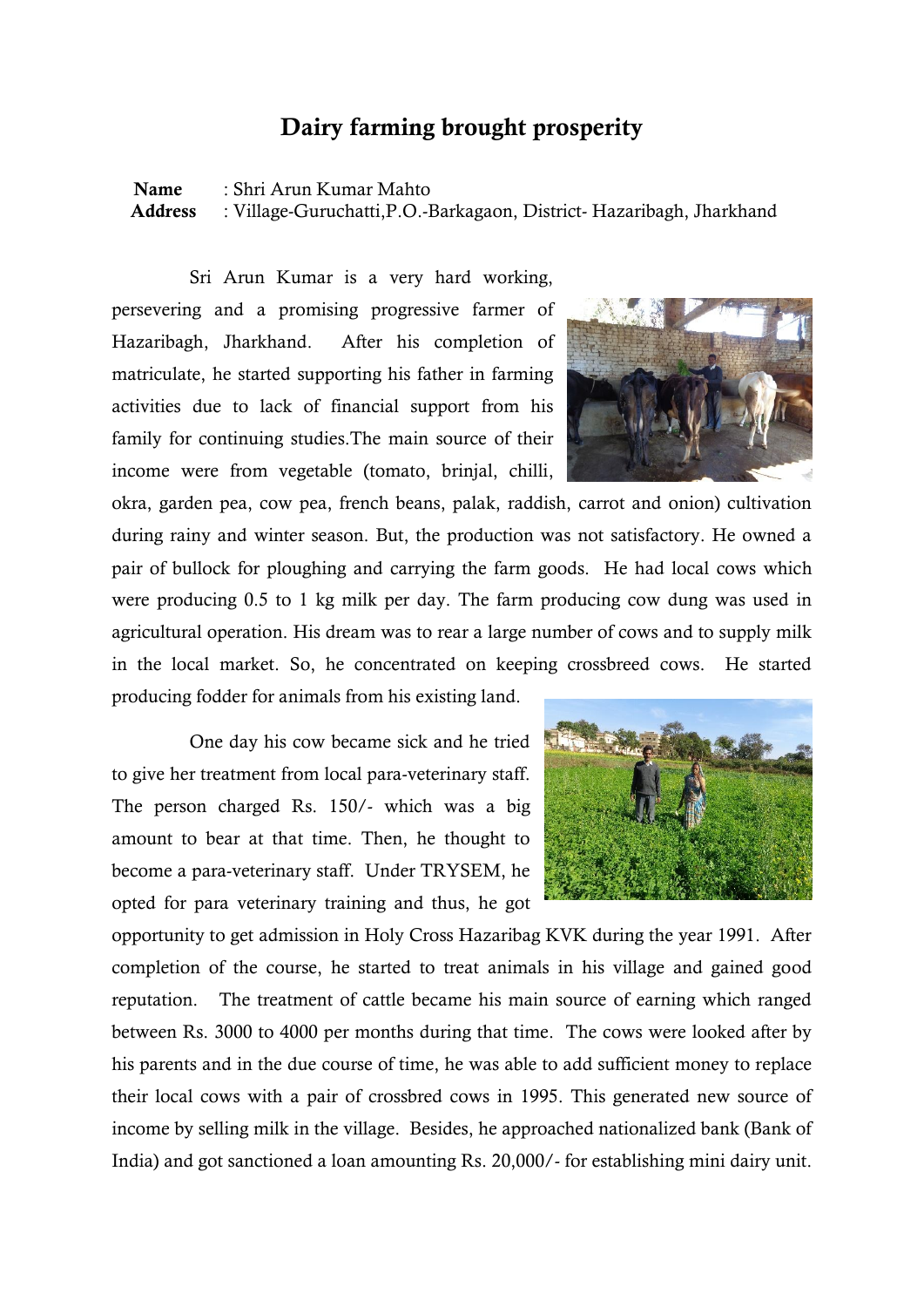At the beginning of 1998, he was able to maintain 4 cross bred cows  $(3 \text{ milch} + 1 \text{ dry})$ which was increased by 15 cows by the end of the year 2011. In the meantime, he was trained for artificial insemination (AI) from BAIF. He practiced AI in his locality and nearby villagers which resulted additional income. For proper feeding, housing, breeding and health management, he engaged three daily labourers in addition to his

own two family members for all operations. In the year 2011, he was able to afford his son to send for B. Tech course in Electrical and Electronic engineering at New Delhi. The daily total milk production from 18 crossbred cows of his farm were around 200 litres which resulted a gross annual income of Rs. 21.6 lakhs. He further expanded his dairy farm. With the income from milk sale, treatment of animals and artificial



insemination practice he purchased a chaff cutter, 10 HP diesel pump, grinding machine, motor bike, power tiller, water lifting pump and 0.07 acre land. He spent Rs. 5 lakhs for the marriage of his daughter.

Mr.Arun Kumar Mahto is an eye opener of many dairy farmers in the district who is not only running a medium sized dairy farm with an annual net income of 7.5 lakhs but also earning 1.5 lakhs per annum through animal treatment and artificial insemination in the locality. The ATMA Hazaribag awarded him for the production of green fodder round the year. As a result, 50 other families in the village started dairy farming which are financed by different Nationalised Banks (Bank of India, Bank of Baroda, SBI etc.) through Dairy Development Department.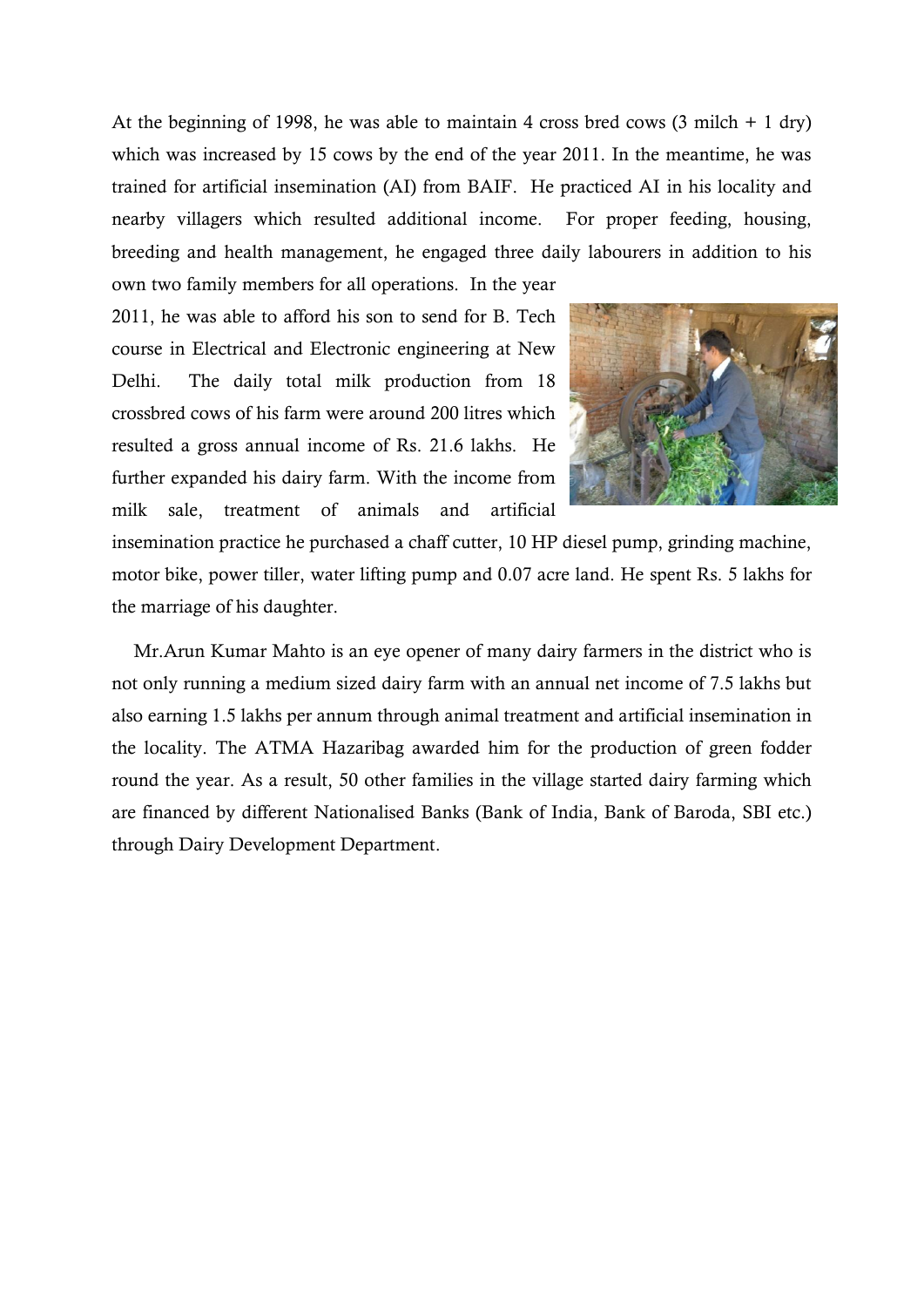#### **Fish farming enhanced family income**

**Name** : Sri JyotiMandal **Address** : Vill.-Bakhari, Post- Narsinghbagh via- Budhma, Madhepura, Bihar

Sri JyotiMandal is a successful fish farmer in Madhepura district of Bihar. Previously, he was associated with the cultivation of paddy, wheat, maize and moong with the gross annual income of Rs. 25000/-. In the year 1990, he established two ponds each of one acre with the gross annual income of Rs. 30,000/-. And, by this inspiration he continued the fish farming and established more and more ponds and



today he has a pond of total area of 5 ha. Since last 15 years he is engaged with commercial fish farming. The predominant fishes in his ponds are- carp, pangas and roopchanda. In one ha pond, he reared pangas and roopchanda fish together. The seeds of pangas and roopchanda fish procured from Jhanjharpur (Bihar) during the year 2012 with the economical help of Bihar Govt. He got the technical knowledge of fish rearing from the scientists of Madhepura KVK. In 2009, he visited Kakinara (A. P.) for fish farming training. In the same year he also got training from Karnal KVK. Besides, he has been attached with Madhepura KVK since last 4 years.

Earlier, he used to apply raw cow dung in the ponds. But, after the advice of Madhepura KVK scientists, he applied vermicompost in his fish pond in place of raw cow dung which enhanced the productivity of fish. He established his own vermicompost unit. In the year 2004-05 the productivity of the pond was 1.2-1.6 tonne fish/acre which was increased by 2.2-2.5 tonne fish/acre. He had three rearing ponds and 1 nursery pond. He had been trained by Madhepura KVK scientists for fish seed production and started doing fish seed production in 2010. Annually he use to sell fish amounting Rs. 1, 00, 000/-. Now, his total annual income comes around Rs. 5-6 lakh. Shri Mandal has become an eye opener of many growing fish farmers in the district.